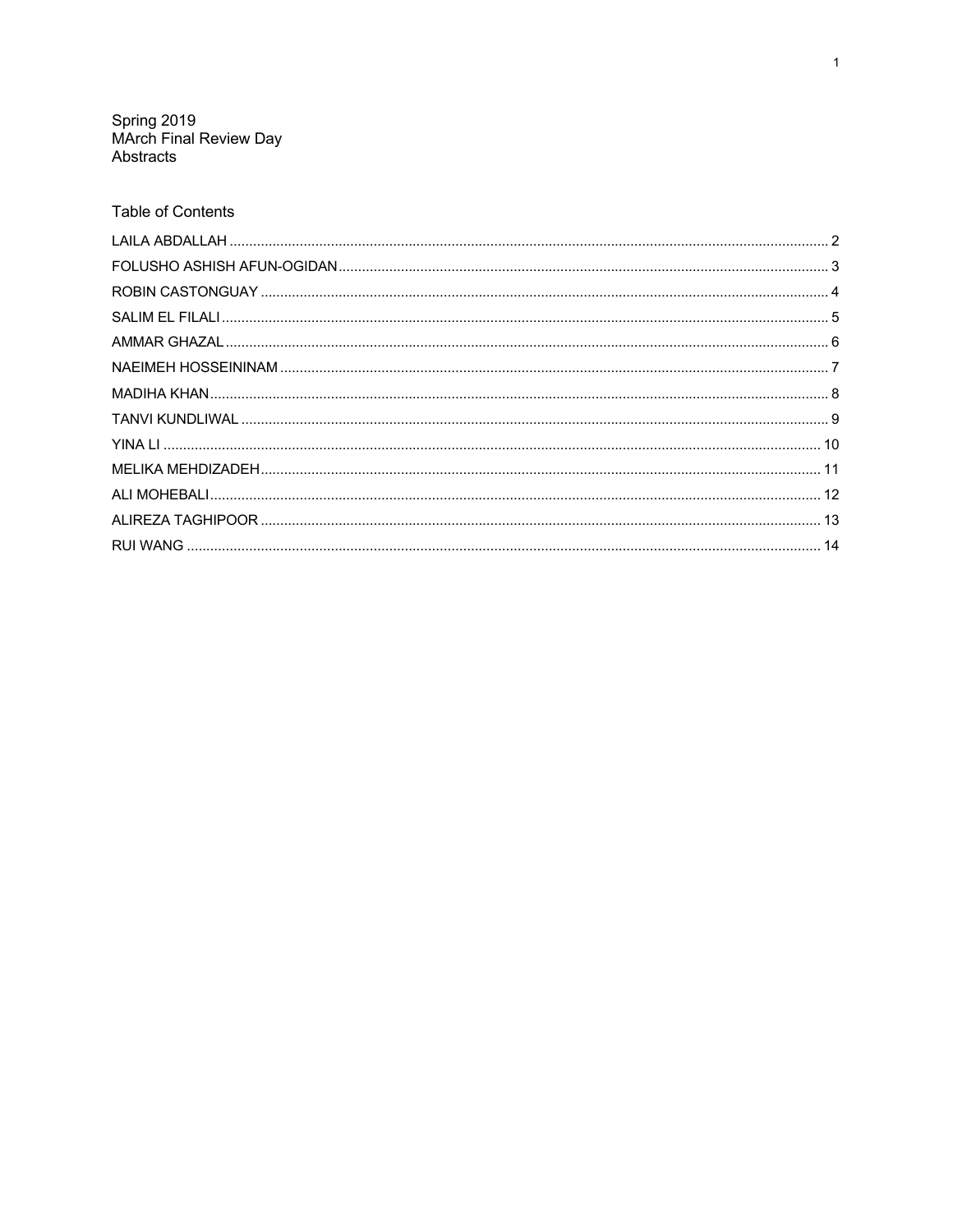### Laila Abdallah

A Tale of Two Cities: Re-Imagining Tahrir Square's Muggamaa Complexe.

In 2015, the Egyptian Minister of Housing and Development announced a new, nameless administrative capital city 75km away from Cairo spanning 700 km, approximately the size of Singapore, to be complete over the span of 10 years. The spokesperson for the project claimed that: "Cairo isn't suitable for the Egyptian people (...) it has started to become ugly, there's no humanity." After surviving for thousands of years, is it really time to give up on the capital and move on? This thesis addresses that question and others by exploring the area of Tahrir square and downtown Cairo and by focusing on an adaptive re-use and retrofit of Al Muggamaa, a central governmental building known to Cairenes as the nightmare of beaurocracy.

The governmental district in the new capital will be the first area populated by the government in a move of all ministry buildings. This poses the question of what will be done with the vacated buildings mostly located around downtown, this thesis aims to experiment in designing the Muggamaa which houses departments from 13 different ministries and 30,000 government employees set to evacuate in one year with no official public plan of how the building will be re-used.

How can adaptive re-use architecture be used to rehabilitate the buildings evacuated by the migration to the new capital? How can the building help re-strengthen the sense of community and development by evolving in a change on functions? How can architecture in and of itself be a revolution to give back the space to the people? How can this project remain economically mutually beneficial to remain viable in today's world of development and fast profit?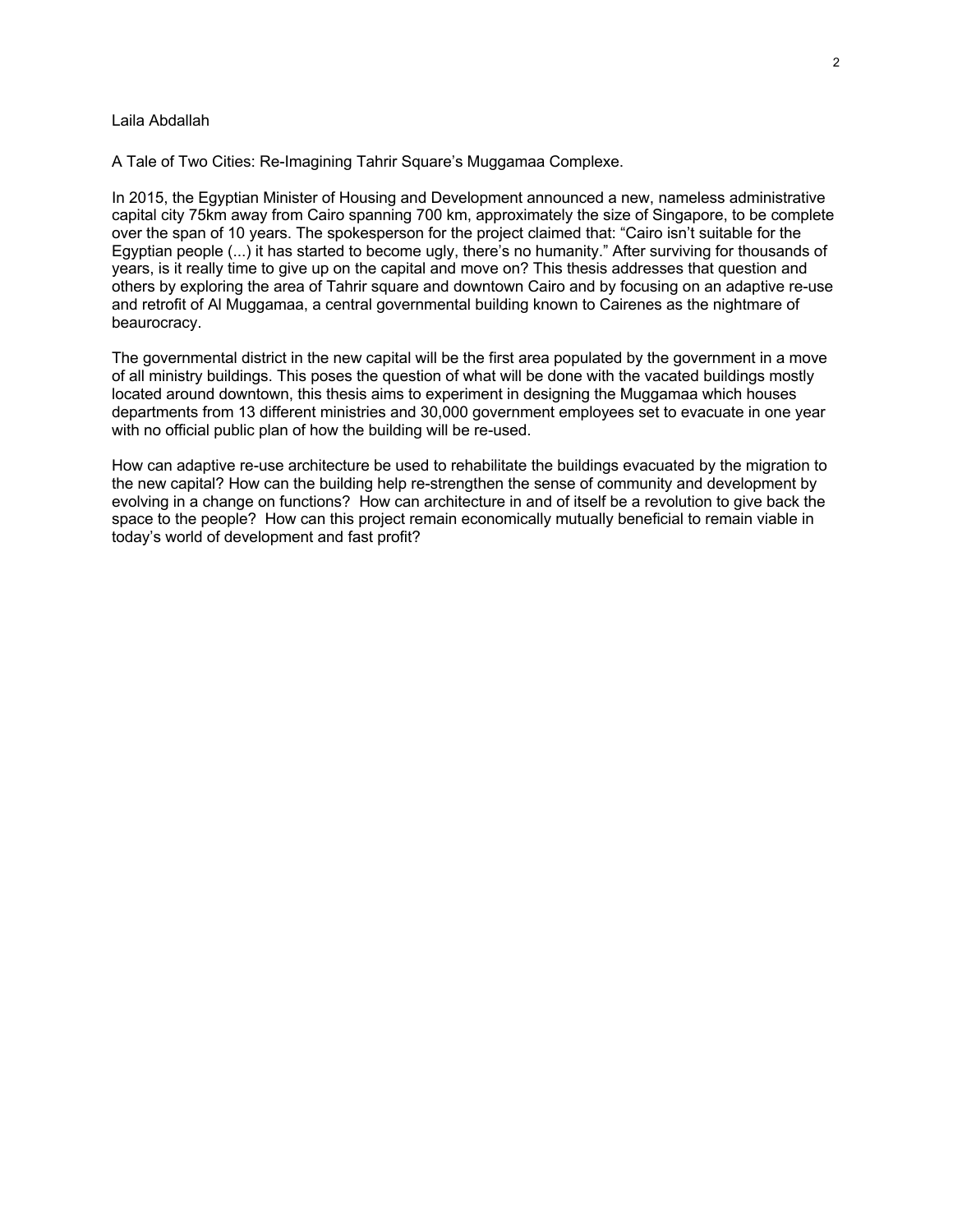### Folusho Ashish Afun-Ogidan

VENICE OF LAGOS Reviving the fishing culture in Makoko through Aquaponics

Lagos, Nigeria is a rapidly growing mega-city in a nation of 200 million inhabitants. It faces issues such as overpopulation, pollution, waste management, sanitation, poverty among a host of others. The coastal nature of Lagos causes the city to experience annual flooding with greater frequency of rising sea levels. Lagos is one of the world cities that must begin to think of solutions to adapt to changes due to the harsh reality of climate change.

Makoko is a small fishing community within Lagos, located along the Lagos lagoon. It is also one of the biggest and most prominent slum communities in Lagos and has been described as an "illegal settlement" by the Lagos state government.

It is also located on one of the most desired waterfronts in the entire state and is best known for its homes on wooden stilts and extremely rich fishing culture and history; but Makoko also has an extremely vibrant fishing and lumber industries within. These industries are its major economic drivers, the markets attract customers from all around Lagos and this has ensured

the survival of Makoko for over a decade. It is also the major reason for the growth and sustenance of the community over the past decade. There have been constant threats of eviction by the government over the years but the recent change in Government brings renewed hope to its inhabitants.

This Thesis explores the economic drivers and local constructing techniques in play with Makoko, with an emphasis on tapping into the local fish and Timber industry for sustainable solution to some of the major problems within the community; Fishing practices, food security, Flooding and Accessible Water. It looks to study these problems to use them as guides in proposing a lowcost, easy to build architectural solution cantered on community participation and local building techniques. These interventions also help in preserving the knowledge of indigenous fishing and construction techniques.

This project proposes a general upgradation strategy. This would be centred on the use of Aquaponics as the key technology to improve fish practices as well as help with food security and as a result improve the living standards and live quality.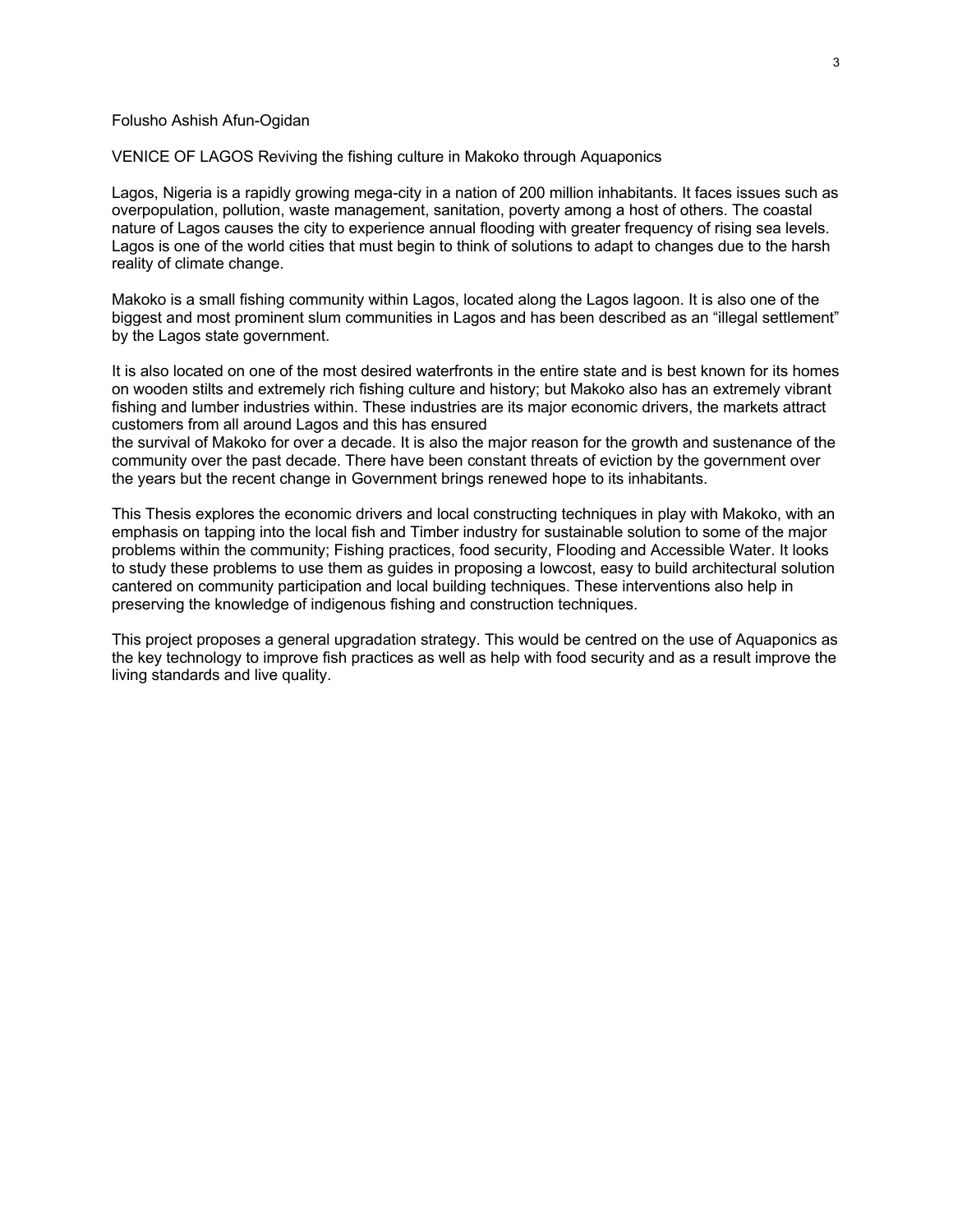# Robin Castonguay

Diving in: The architecture of urban lake swimming

In the nineteenth century and beginning of the twentieth century, the Lake Ontario along the Greater Toronto Area waterfront was packed with swimmers enjoying its waters. Today, on a hot summer's day, one could find the beaches, splash pads, and pools packed, but few swimmers in the lake. Fear of swimming in urban lakes, fuelled by a history of pollution and social constructs related to health, have propelled us into filtered and chlorinated alternatives. By moving away from using Lake Ontario as a place for swimming, we've turned a blind eye to our negative impact on the water.

This thesis aims to bring urban swimming back to the lake. To realize this, I propose three strategies implemented at a site along the Mississauga waterfront: architecture will be used to inspire people back into the lake, improve lake ecosystem health, and educate the public regarding water quality misperception.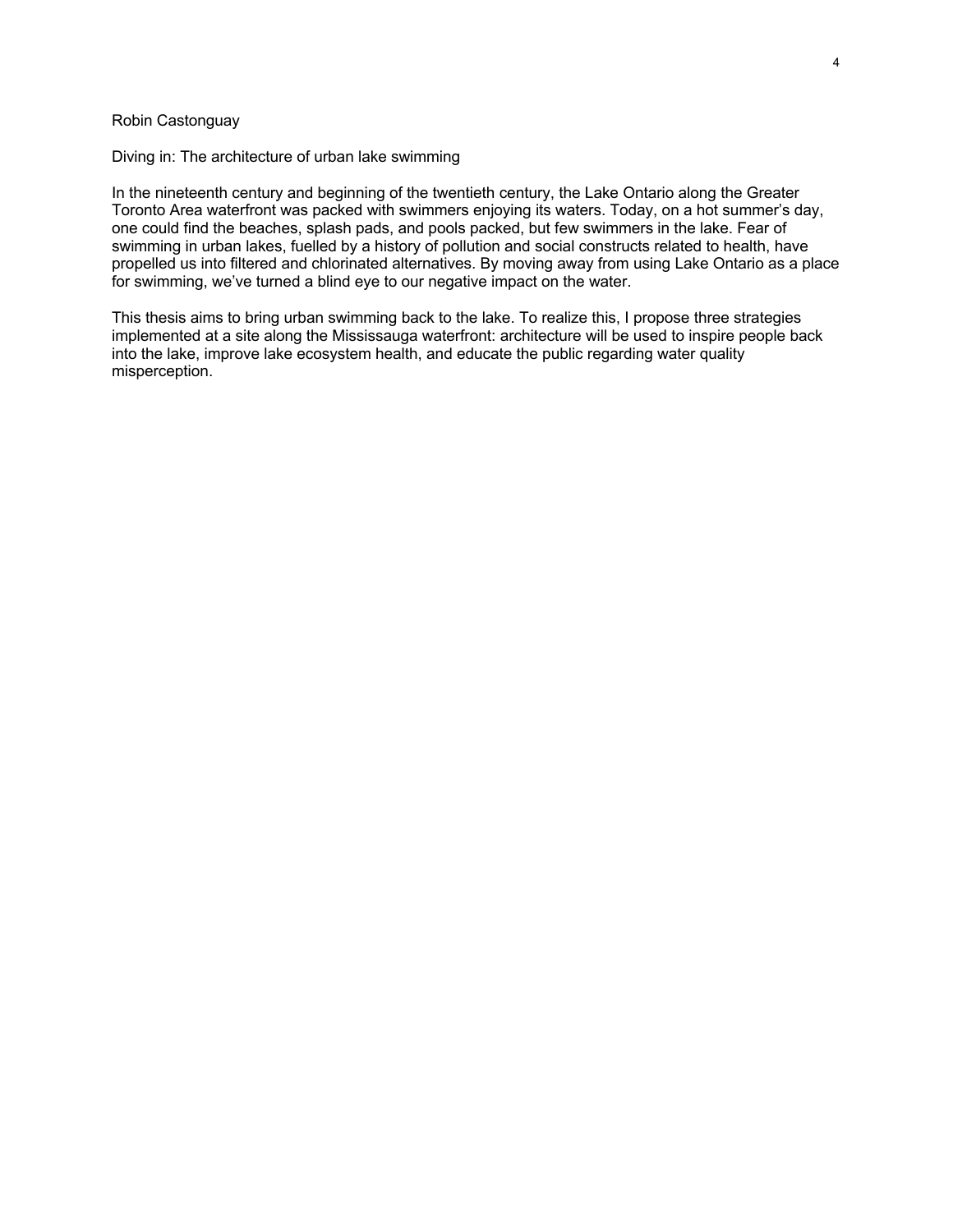### Salim El Filali

### GREY TO GREEN: 13 Gates to the Greenbelt

Location: The Greenbelt of Ontario, crossing points between the 13 highways coming from the inner ring (GTA) and the Greenbelt boundaries. For this review two of them will be designed ( HWY 400 and HWY 48).

 The Greenbelt was created by the Government of Ontario in 2005 to protect working farms, wetlands, natural habitats, woods, and river valleys that surround the Greater Toronto Area. Its vast 7500 square kilometers connects the Niagara escarpments in the west with the Oak Ridges Moraine in the east. Less than 20 years after its formation, its survival is threatened by the suburban sprawl it was intended to contain.

 This thesis poses a question that is very pertinent to the present conditions: how can the Greenbelt declare and assert its legitimate boundaries and defend itself against vigorous incursions from multiple stakeholders? Adding to the complexity of the current situation, many politicians unhesitatingly blame the Greenbelt for causing rampant escalation of housing prices in the Greater Toronto Area (GTA) while at the same time advocating policies that favour both densification and new highways as a solution to urban sprawl.

This thesis proposes a series of landscape scaled intervention along the 13 highways that intersect the Greenbelt. Because these highways carry 668 400 cars a day through the Greenbelt, they offer an opportunity for bringing a precise awareness about the vague and amorphous Greenbelt boundaries to the citizens of southern Ontario as they traverse its otherwise invisible boundaries. The thesis posits that by bringing awareness to these "gates," it is possible to create a more visible Greenbelt, one where the public directly understands the need to protect the fragile ecology of these lands, helping them to become more visible, more respected, and more likely to thrive.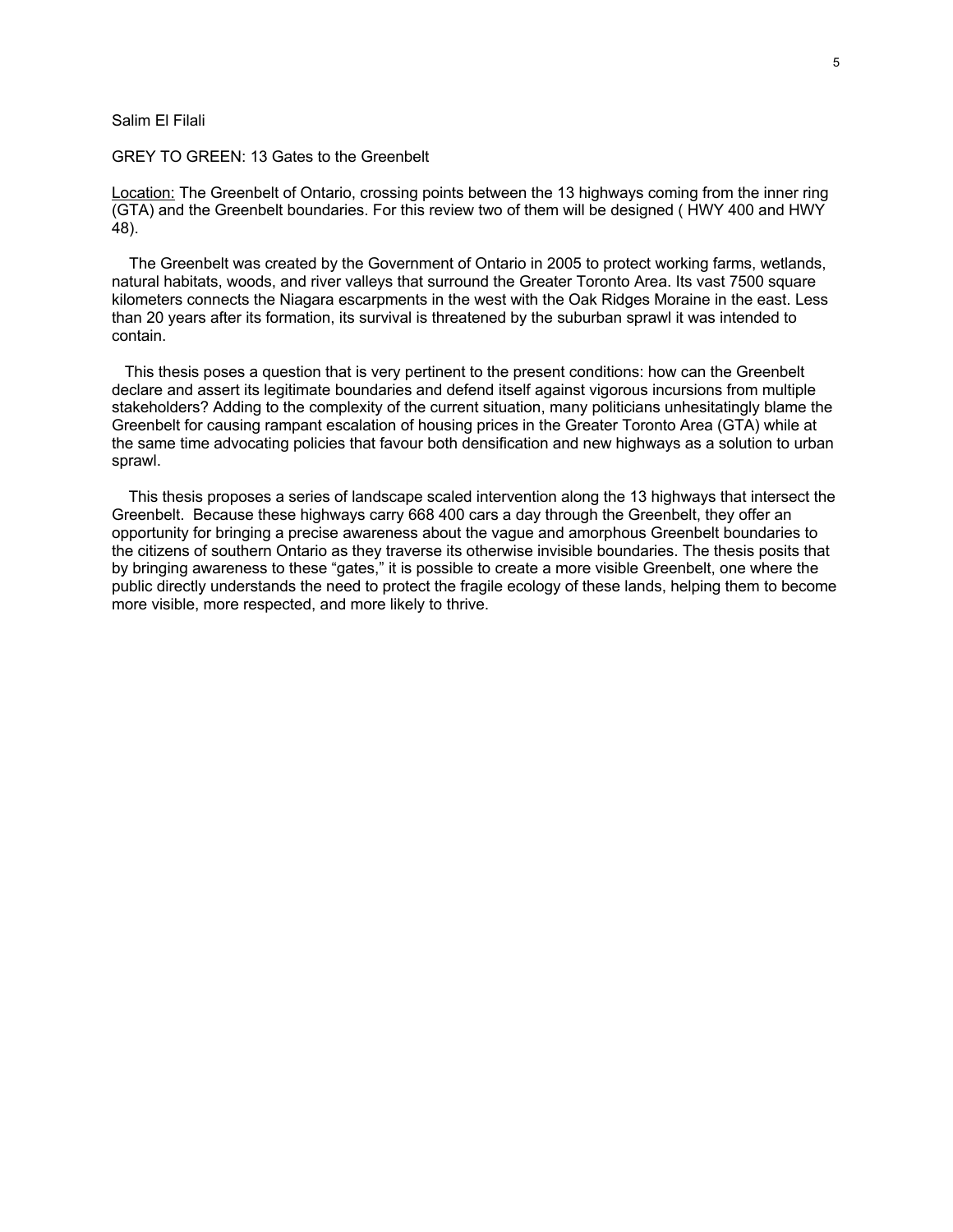# Ammar Ghazal

#### Prosthetic Landscapes: Reclaiming the Iraqi marshes

Hidden within the sands of the middle eastern desert, there lies a vast aging Petropolis, occupying territories in southern Iraq through the injection of infrastructure such as mechanical drills and mobile machinery. The "West Qurna" Petropolis oil field is situated in the southern part of the Iraqi marshlands. marshlands that once consisted of freshwater bodies were transformed into a desert landscape by the oil industry, through a series of terraformation projects for the past three decades. With the current oil production capacity in Iraq, the projected abundance of oil is expected to lead to the suspension of any oil extraction processes near 2050. The expulsion of the industry from the marshlands will render these oil terraformed strata obsolete and abandoned in the long run due to low maintenance and upkeep.

In reference to multiple instances in history where the Iraqi government failed to take responsibility of the state of affairs, this thesis proposes a scenario where the Marsh-Arabs (Me'daan) who were forced to abandon the marshes will be reclaiming land ownership from the private industry by squatting. The flexible nature of their resettlement will introduce new tools for inhabitation, by repurposing oil drills and mechanical equipment into construction tools that could mould silt terrains into a hybrid landscape, adjusted and manipulated to be adaptable over multiple scenarios.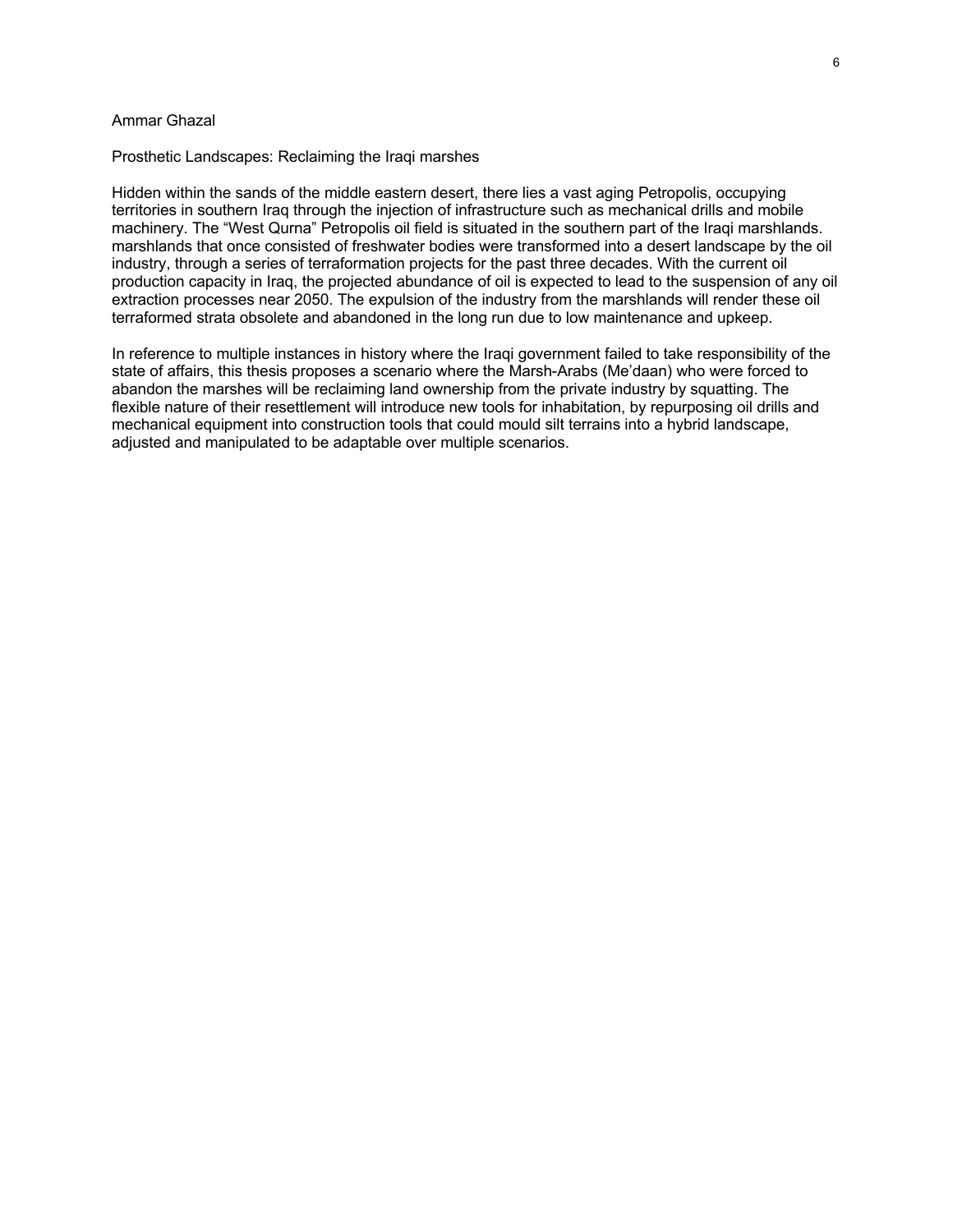### Naeimeh Hosseininam

In Transition: Re-contextualizing the Persian Garden Paradigm in Toronto as a platform for Supporting the Persian Cultural Identity

The aim of this thesis is to examine the methods in which a Persian cultural archetype can contribute to the creation of a sense of belonging for the Persian communities living abroad. Here, the challenge was selecting the appropriate urban forms that may better manifest the Persian sociocultural values. In this study, the paradigm of Persian gardens is discussed as the strongest and the vital element of the Iranian's national identity in terms of the built environment.

The results of analyzing the Persian cultural spaces in Toronto framed the approach of this thesis regarding the recontextualization of the Persian garden paradigm. "In transition" aims to examine the flexibility and potential of a Persian archetype to be applied into a new urban context and provide a platform for cultural celebration opportunities in Toronto. For this study, it seems valuable to investigate how might a contemporary Persian garden contribute to the creation of a cross-cultural dialogue, providing a dynamic space for social integration, while remaining an anchor towards the memory of homeland.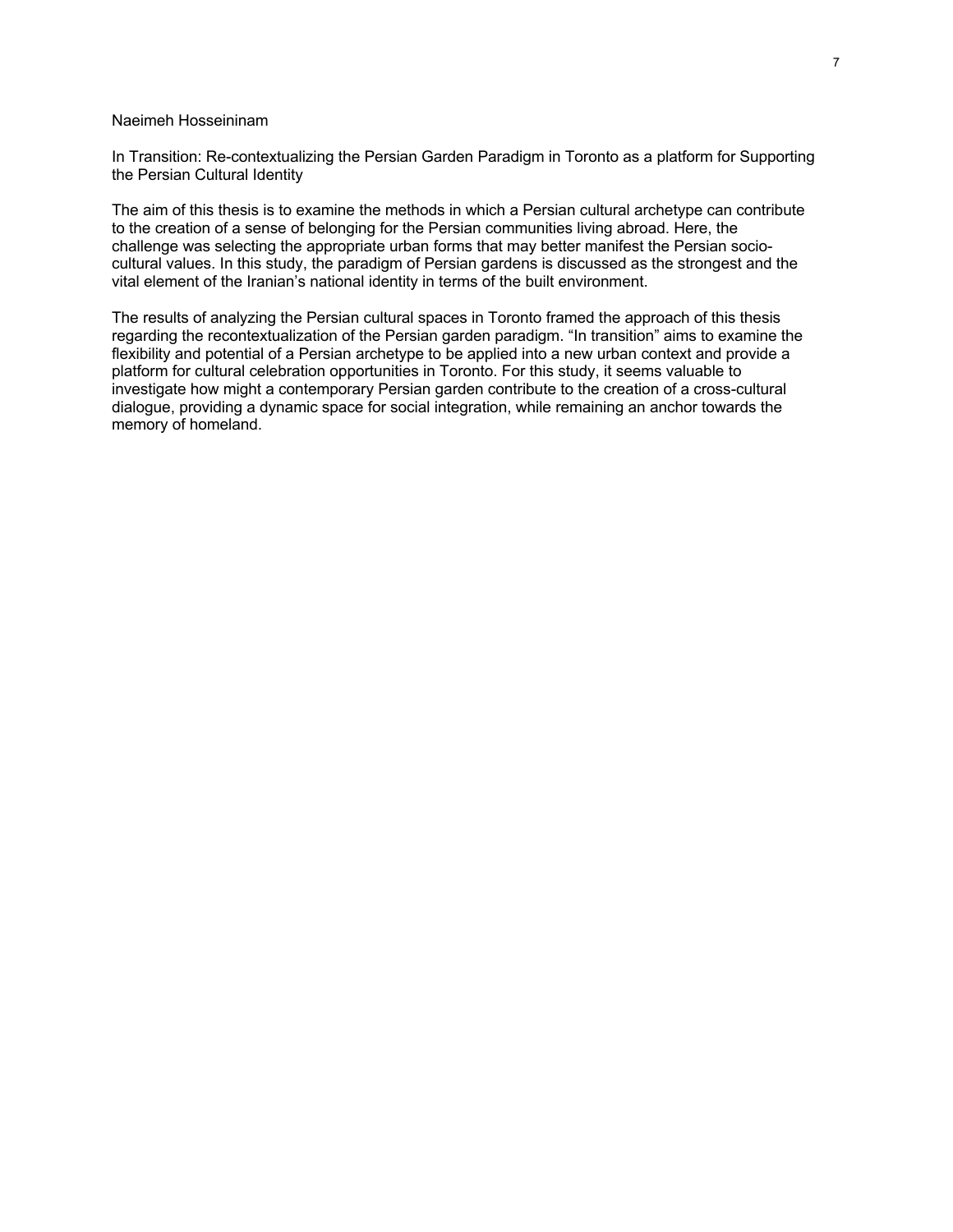# Madiha Khan

Establishing a Foothold: An economic, social and cultural model of integration for New Canadians

With Canada's rapidly aging population and low birth rate, a very real fact is that immigration is the future of the country and Toronto, as a gateway city and one of the most multicultural and multiracial cities in the world, is a prime destination for these newcomers.

However, due to rising rents within the city, many recent immigrants are being pushed out towards the inner suburbs in search for affordable housing and they often find themselves living in residential towers which are deteriorating and are isolated from the rest of the city due to a lack of public transport and inadequate amenities and services for its tenants.

Combined, these factors create significant difficulties for these new Canadians and can prevent them from becoming healthy active citizens of the community and consequently, this creates areas of low income and high poverty, resulting in a fragmented city.

This thesis, looking specifically at the Bangladeshi community located in Oakridge, Scarborough, Toronto, explores and investigates ways in which physical infrastructure and urban design strategies can promote economic resilience and social and cultural integration, within the society, for new Canadians. The goal of this thesis is to create a socially inclusive and dynamic model of engaging and active public spaces through urban intensification and the leveraging of economic opportunities and cultural capacities of an existing tower neighbourhood.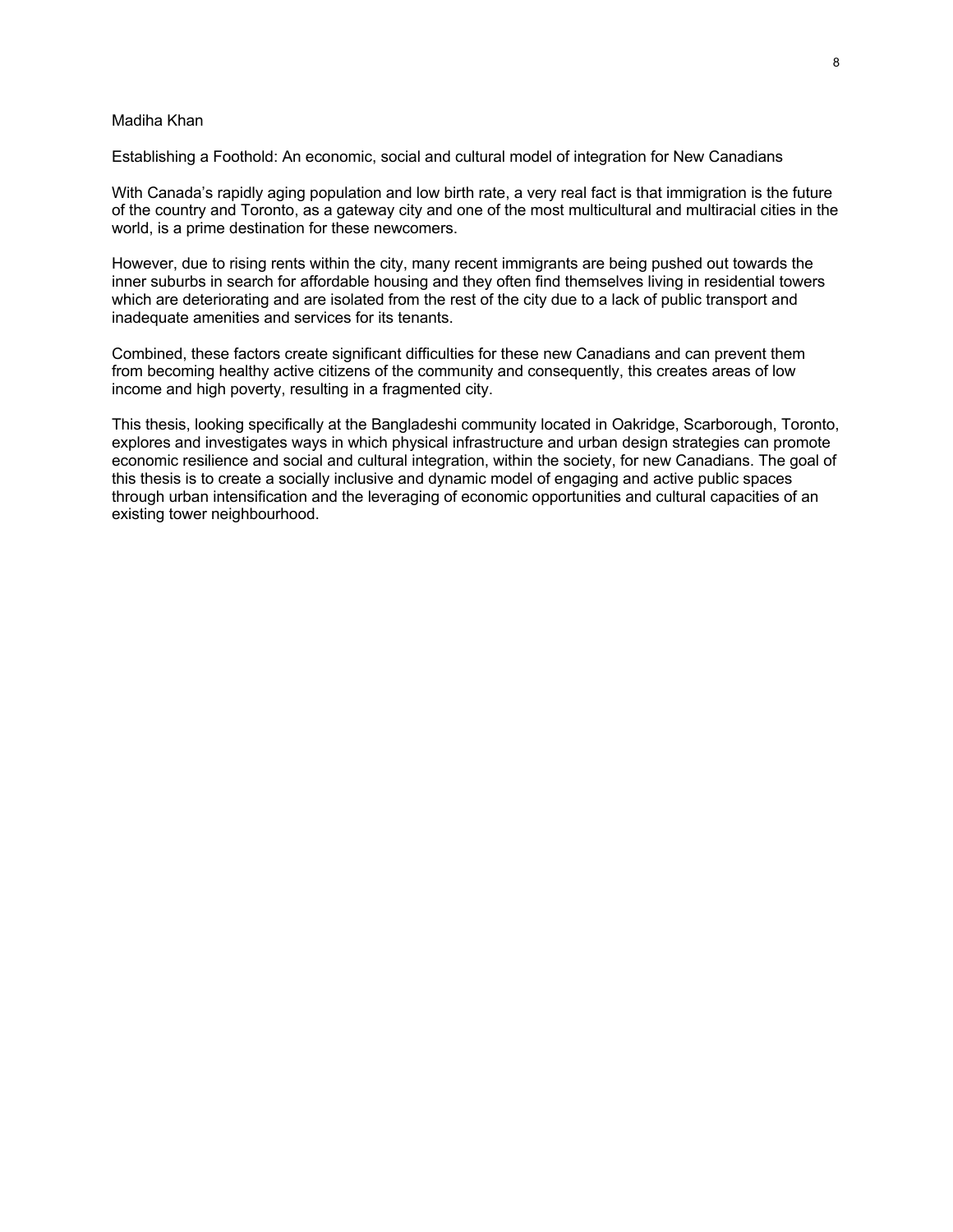### Tanvi Kundliwal

Dharavi: Merging Boundaries.

Dharavi, an area in Mumbai, occupies over 525 acres and houses a million people, making it one of the world's largest informal settlements. In ever-expanding Mumbai, Dharavi, once at the city's edge, has become its heart.

With 20,000 industries specializing in leather, textile, pottery, food processing and recycling; numerous schools and hospitals; multiple religious structures, Dharavi has successfully created jobs for thousands, contributing to almost 3% of Mumbai's economy.

While rich in culture, residents of Dharavi live in very poor conditions. The government wants to push its dwellers aside and replace their dwellings with offices and towers. My research demonstrates that Dharavi, a place that formed one of the original islands in Mumbai, where thousands of families have been living for generations, is worth saving. They need their lives to be upgraded, not uprooted.

The first step of creating positive changes in Dharavi is to influence public perception: to present Dharavi as a vibrant place that is worth saving. Hence my thesis proposes a visiting center for tourists and Mumbaikars, where they will learn about the positive aspects of Dharavi, and observe workers in action in its attached workshop.

My goal is to create significant awareness, so that progressive development that caters to the needs of the people living in it, can begin in Dharavi.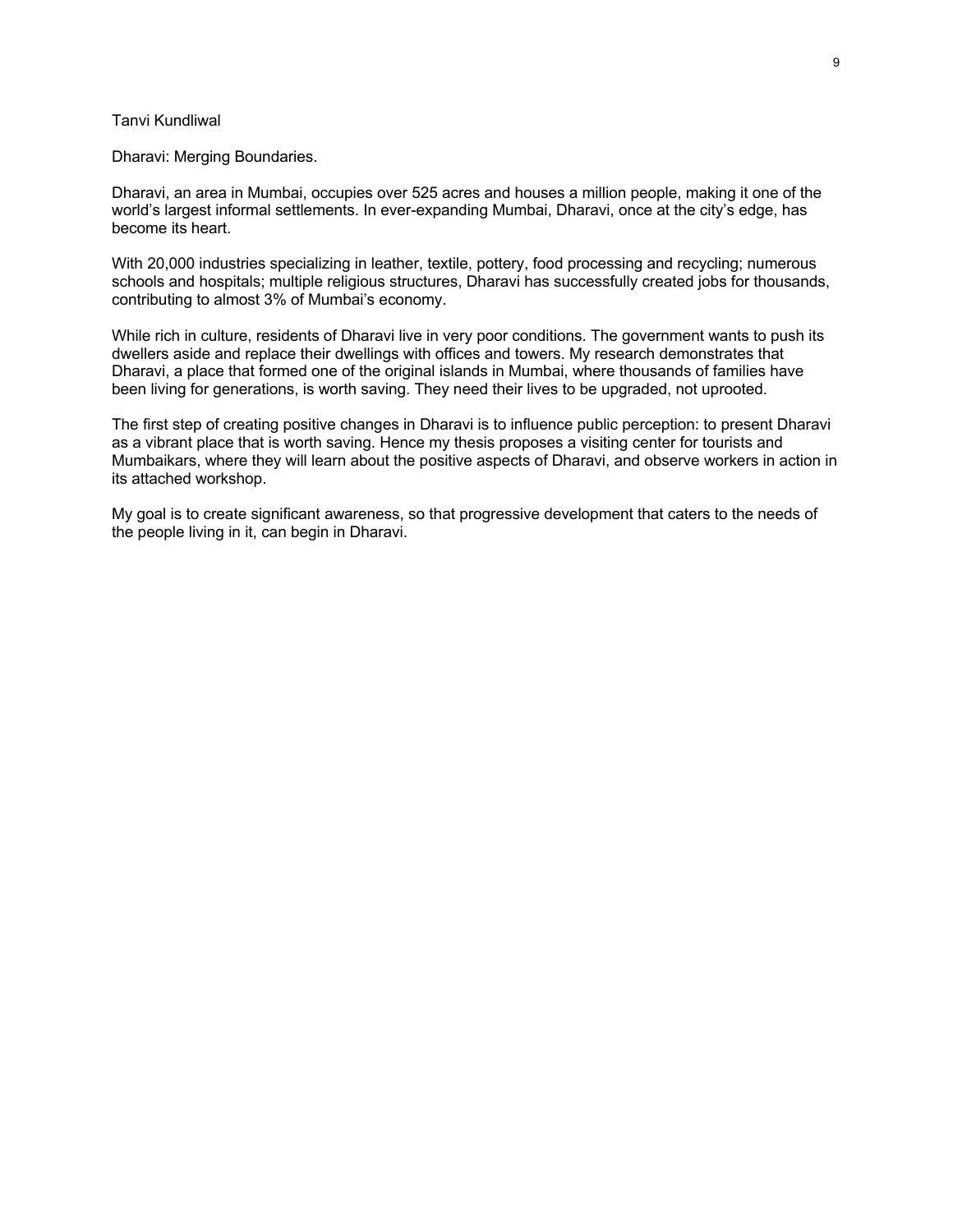# Yina Li

### The Children in "Orange"

Behind an increasing rate of parental incarceration, the public is facing a significant amount of the children of incarcerated parents. The children who experienced the imprisonment of the parents become the hidden victims under the criminal justice system. In response to the contemporary correctional philosophy, certain efforts have been made for the purpose of rehabilitation and social reinsertion. Therefore, interactions between incarcerated parents and their children that adopted a wide range of formats have been designed. Specifically, the children-oriented visitation program and the prison nursery provide children with possibilities to continue the bonding process inside the correctional facility. Regardless of valid criticisms, the existence of both programs proves the benefits for an inmate and a child outweigh the potential negative impacts. However, those impacts should never be ignored. The thesis explored the space designed for a group of children who are forced to be separated from their parents. It proposed a children-friendly environment inside the correctional facility to accommodate positive parent-child interactions.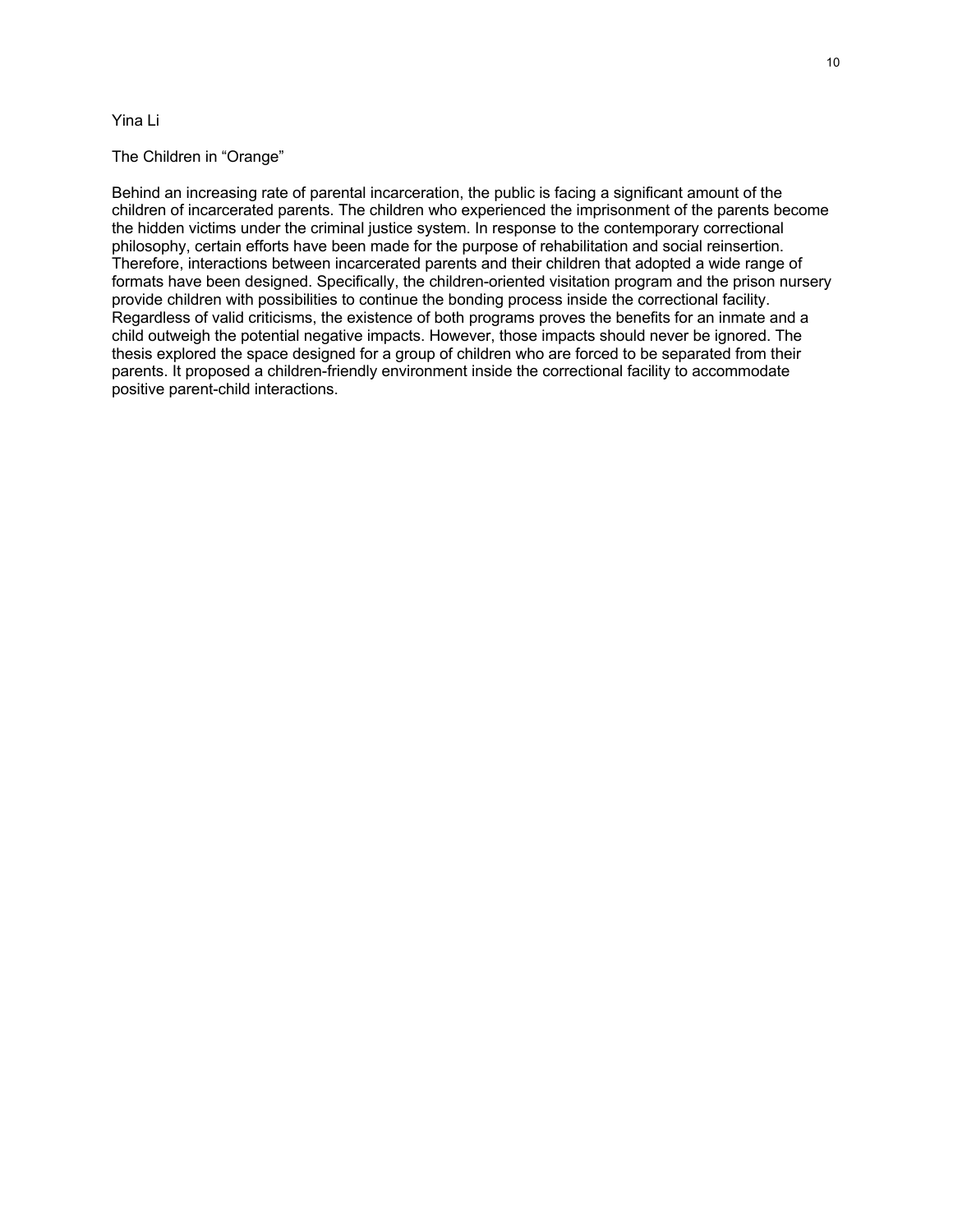# Melika Mehdizadeh

### MOCA Gateway-Sculpture Garden

The inner peace is significantly lacking in today's life. Gardens are one of those places in which the inner peace can be achieved. This is due to the close relationship between human being and natural elements or green spaces. However, the garden by itself is not enough to help the urban dweller reach inner-peace in today's world. Unlike previous decades and centuries, today, we would also need to interact with other people in order to achieve inner peace. A garden with a specific program that serves as an event space for the targeted community is a place for people to find their inner peace.

"MOCA gateway-sculpture garden" holds a combination of different sceneries which play a major role in shaping space and creating an atmosphere of social interaction and organized cultural-artistic events. As in the case of this thesis, among these different sights, the sound of the train is the most important factor. It acts as a narrator and tells the history of this specific site. It cuts the historical superimposed layers to build walls that divide the garden space into the different sequences that continue through the cavity inside the walls, shaping a continuous view to the MOCA.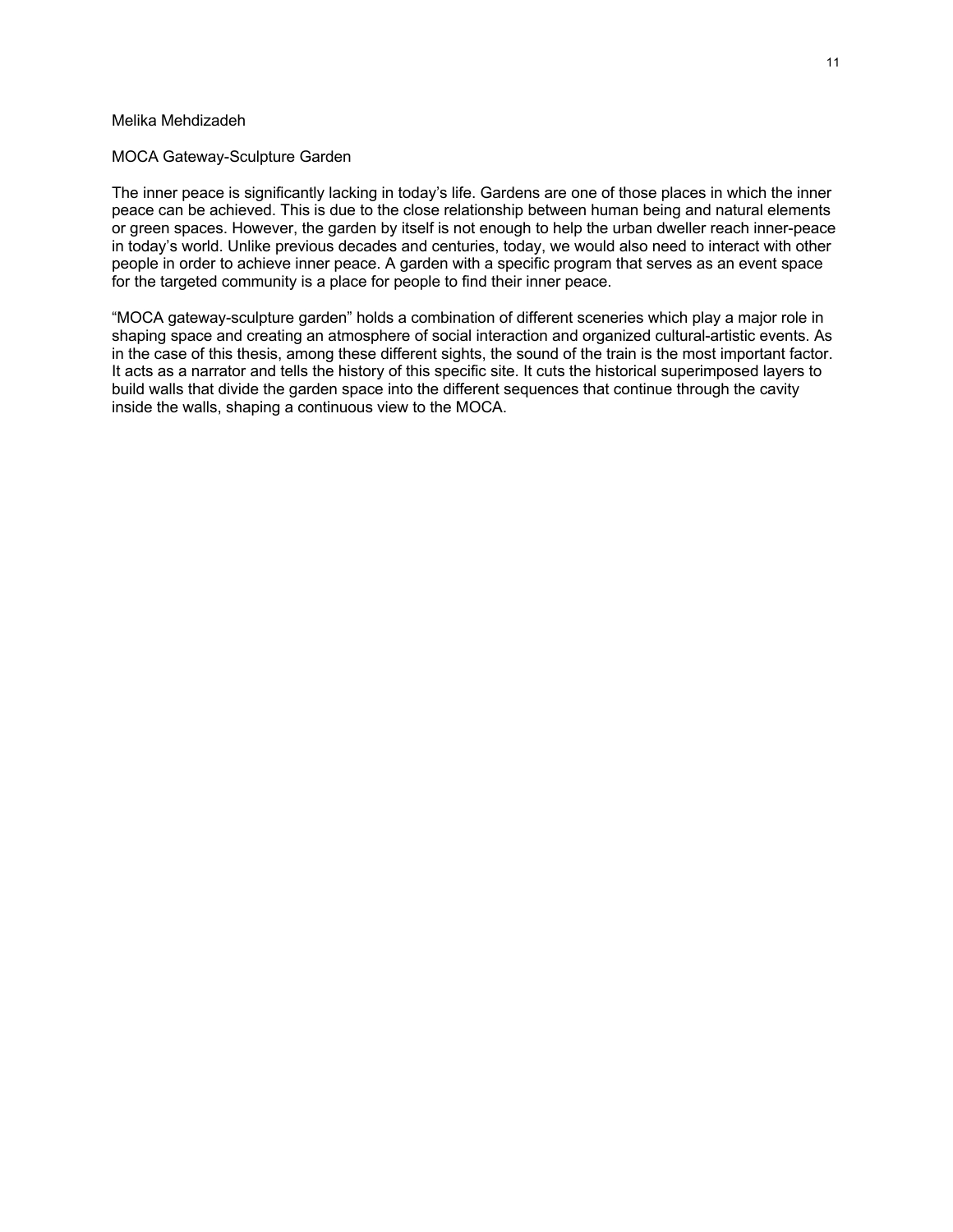#### Ali Mohebali

Urban Room: Dynamic reinterpretation of Toronto's urban voids

Over the past few decades, Toronto's downtown core has experienced extreme and rapid intensification, seen through an exponential increase in both employees and residents. This growth has severely outpaced that of public space, in the form of parks, parkettes, and urban squares available to service an ever-densifying area. This thesis proposes a way to alleviate strain on the existing public spaces by identifying intermittent spaces within the urban core that, in aggregate, forms a significant area of underused land. The proposed designs demonstrate ways of realizing the potential of this land for all scales of public gathering through dynamic reinterpretation.

Two main strategies are combined for a holistic design approach. First, top-down methodology investigates and analyzes the existing urban fabric through mapping to identify existing intermittent space. A subsequent, bottom-up approach brings emphasis to the importance of user experience by documenting select spaces from a pedestrian perspective with focus on the qualitative assets of each. The results are translated through principles of place-making theory into innovative urban design elements, presented as a kit of building components. Derived from and to be assembled according to a series of guiding principles, these designs aim to create a new social dynamic in the public sphere. The efficient but dynamic reinterpretation of each individual pocket of space will, as a collective whole, contribute a strong and effective network of public space allowing Toronto's wealth of underused land to be accessed, enjoyed, and of support to its vibrant and ever growing population.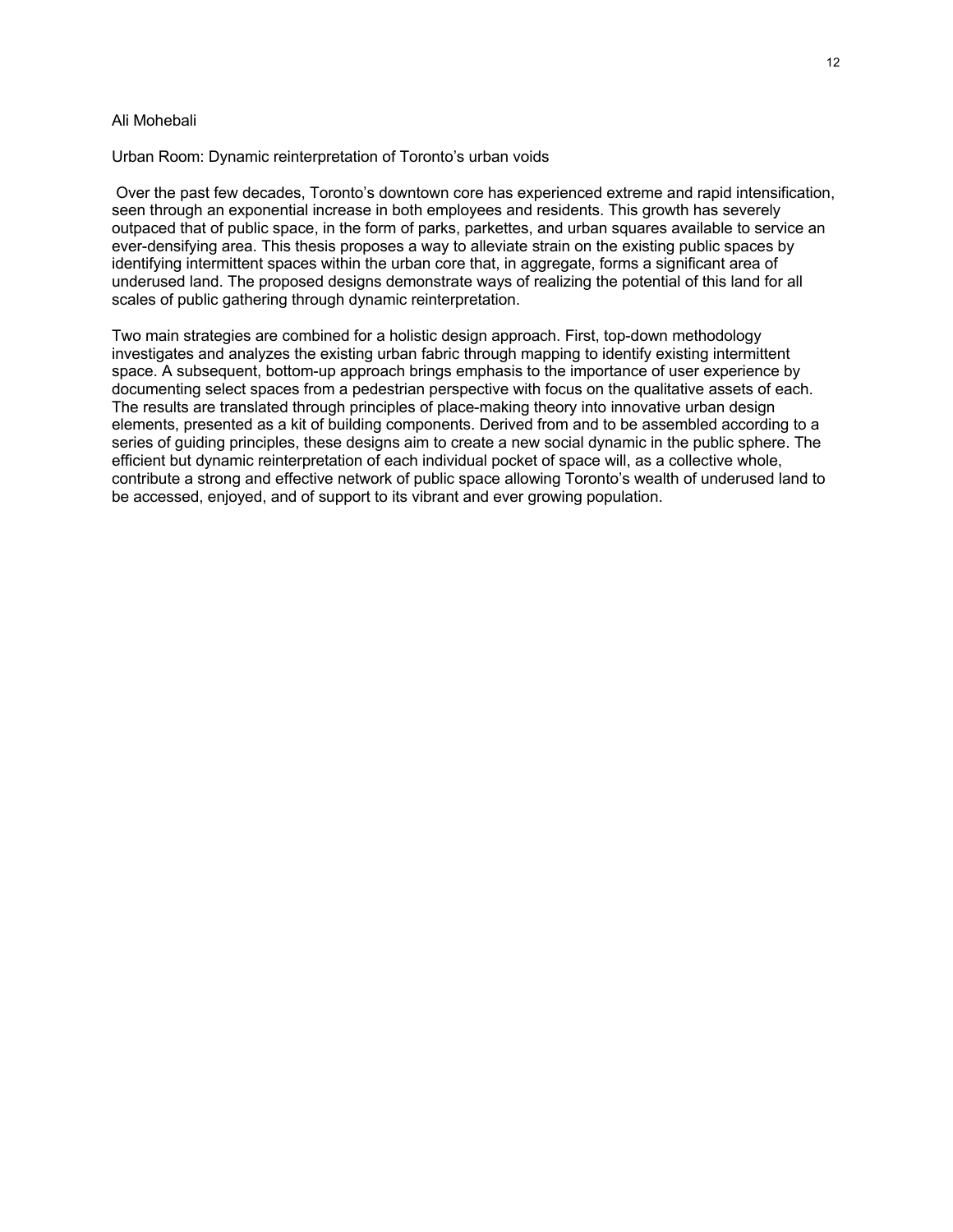### Alireza Taghipoor

#### The Story of the Hands: On Earth and Community

It is not a very recent phenomenon that the universalization of the urban (and rural) form has disadvantaged many Iranian cities and villages of a sense of place, culture, and identity. Neither is it a novel understanding among architects and urbanists that the quality of locality in our living spaces needs to be improved. The connection between the people and their buildings has been forgotten and so in our settlements we have given in to the more reachable and mass-producible ways of building. In doing so, we have deprived ourselves of the intimacy that was once the blood in the veins of our alleys.

In search of this lost meaning, I have read the words of visionaries, looked at their words, and have gotten my hands to experience. I learned that a true sense of meaning is given to a building when it tells a story, and to me, the story is that of the hands that raised its walls. What would give a neighbourhood a greater sense of community than for the neighbours to have helped build each other's home? Participation of the community in the building process, however, faces many limitations. Our contemporary ways of building are too complex for the unexperienced and our customary materials are not local to most places.

I have therefore explored building methods that would be simple enough for the community to easily involve themselves. And earth, this abundant and generous substance that lies beneath our feet, is the most accessible and affordable building material of all. I have worked on a set of strategies and policies through which my ideal building project can be accomplished, and have chosen my paternal village to be the site for it to happen in. In a village that is rapidly losing its vernacular architecture, I envision a building that could be planted as a seed by its people to grow out a new fabric of local, meaningful, and intimate architecture.

I have learned that a true sense of meaning is given to a building when it tells a story, and for me, the story is that of the hands that raised its walls.